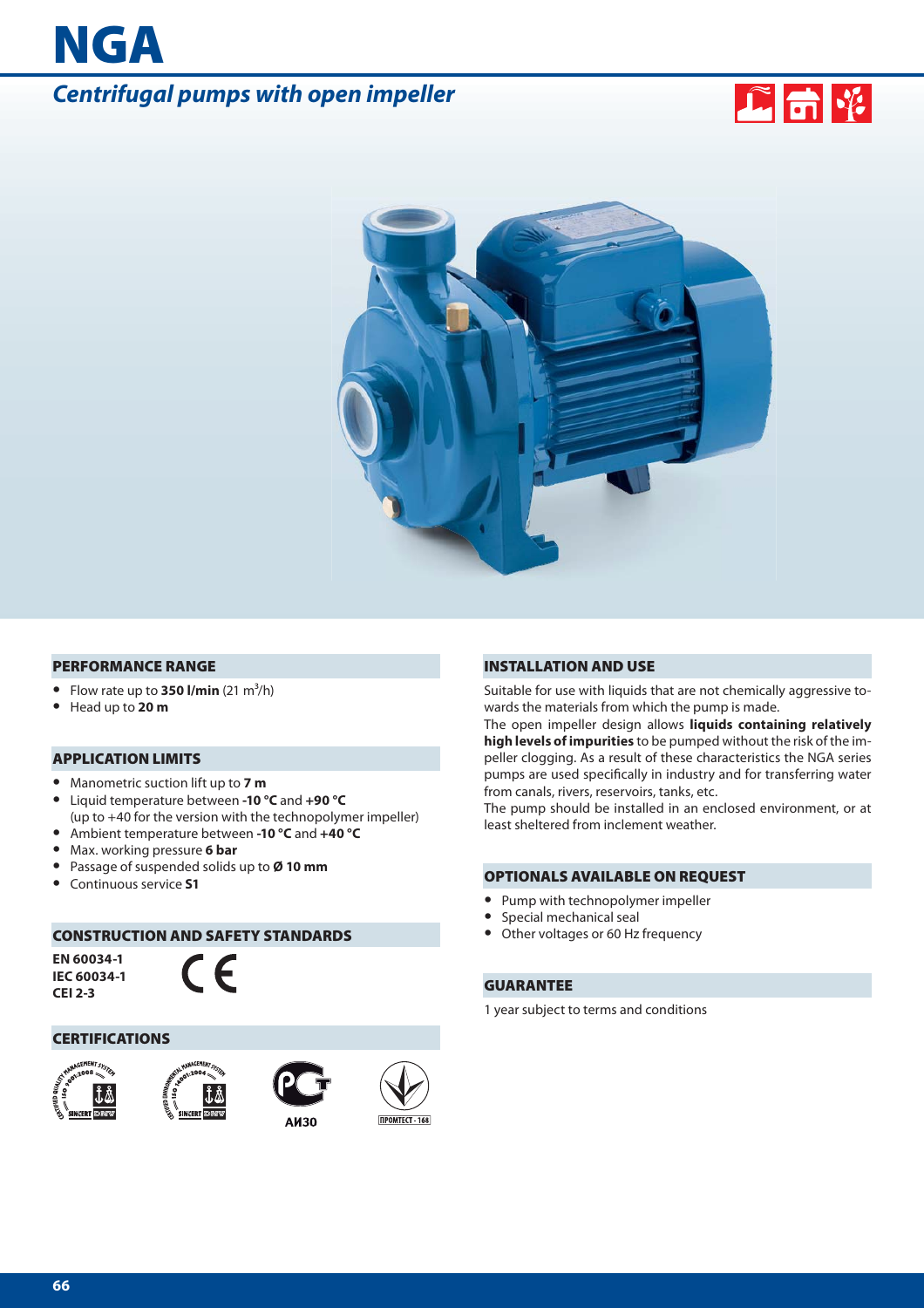



| <b>MODEL</b>        |               | <b>POWER</b> |      | $m^3/h$  |    |      |     |      | 12  | 15   | 18  | 19.5 | 21  |
|---------------------|---------------|--------------|------|----------|----|------|-----|------|-----|------|-----|------|-----|
| Single-phase        | Three-phase   | kW           | HP   | /min     | 0  | 50   | 100 | 150  | 200 | 250  | 300 | 325  | 350 |
| NGA <sub>m</sub> 1B | <b>NGA 1B</b> | 0.55         | 0.75 | H metres | 18 | 17   | 16  | 14.5 | 13  | 10.5 |     | 6    |     |
| NGA <sub>m</sub> 1A | <b>NGA 1A</b> | 0.75         |      |          | 20 | 19.5 | 18  | 16.5 | 15  | 12.5 | 10  |      |     |

**Q** = Flow rate **H** = Total manometric head **HS** = Suction height Tolerance of characteristic curves in compliance with EN ISO 9906 App. A.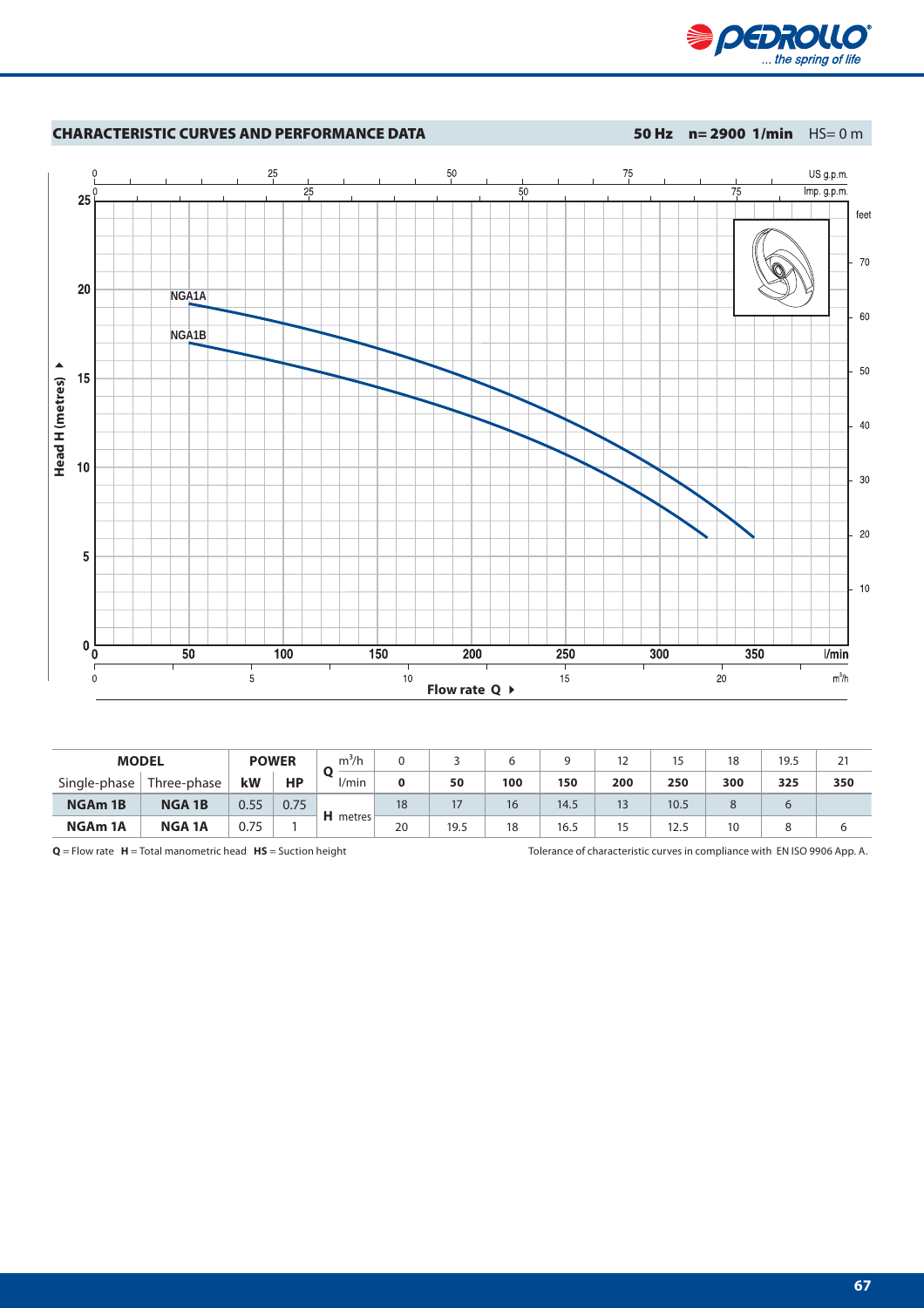# **NGA**

|                | <b>POS. COMPONENT</b>  |                                                                     | <b>CONSTRUCTION CHARACTERISTICS</b>                                                                                         |                            |                                                 |                         |  |  |  |  |  |
|----------------|------------------------|---------------------------------------------------------------------|-----------------------------------------------------------------------------------------------------------------------------|----------------------------|-------------------------------------------------|-------------------------|--|--|--|--|--|
| 1              | <b>PUMP BODY</b>       |                                                                     | Cast iron, complete with threaded ports in compliance with ISO 228/1                                                        |                            |                                                 |                         |  |  |  |  |  |
| $\overline{2}$ | <b>BODY BACKPLATE</b>  |                                                                     | Stainless steel AISI 304                                                                                                    |                            |                                                 |                         |  |  |  |  |  |
| 3              | <b>IMPELLER</b>        |                                                                     | Open impeller in stainless steel 316                                                                                        |                            |                                                 |                         |  |  |  |  |  |
| 4              | <b>MOTOR SHAFT</b>     |                                                                     | Stainless steel EN 10088-3 - 1.4104                                                                                         |                            |                                                 |                         |  |  |  |  |  |
| 5              | <b>MECHANICAL SEAL</b> | <b>Seal</b><br><b>Model</b><br><b>AR-14</b>                         | <b>Shaft</b><br><b>Diameter</b><br>$Q$ 14 mm                                                                                | Stationary ring<br>Ceramic | <b>Materials</b><br>Rotational ring<br>Graphite | Elastomer<br><b>NBR</b> |  |  |  |  |  |
| 6              | <b>BEARINGS</b>        | 6203 ZZ / 6203 ZZ                                                   |                                                                                                                             |                            |                                                 |                         |  |  |  |  |  |
| 7              | <b>CAPACITOR</b>       | <b>Pump</b><br>Single-phase<br>NGA <sub>m</sub> 1B<br><b>NGAm1A</b> | Capacitance<br>(230 V or 240 V)<br>16 µF 450 VL<br>20 µF 450 VL                                                             | (110 V)                    | 60 µF 300 VL<br>60 µF 300 VL                    |                         |  |  |  |  |  |
| 8              | <b>ELECTRIC MOTOR</b>  | NGA:                                                                | NGAm: single-phase 230 V - 50 Hz with thermal overload protector built-in to the winding.<br>three-phase 230/400 V - 50 Hz. |                            |                                                 |                         |  |  |  |  |  |

**■ Pumps fitted with the three-phase motor option offer IE2 (IEC 60034-30) class high performance** 

- Insulation: F class.
- Protection: IP 44.